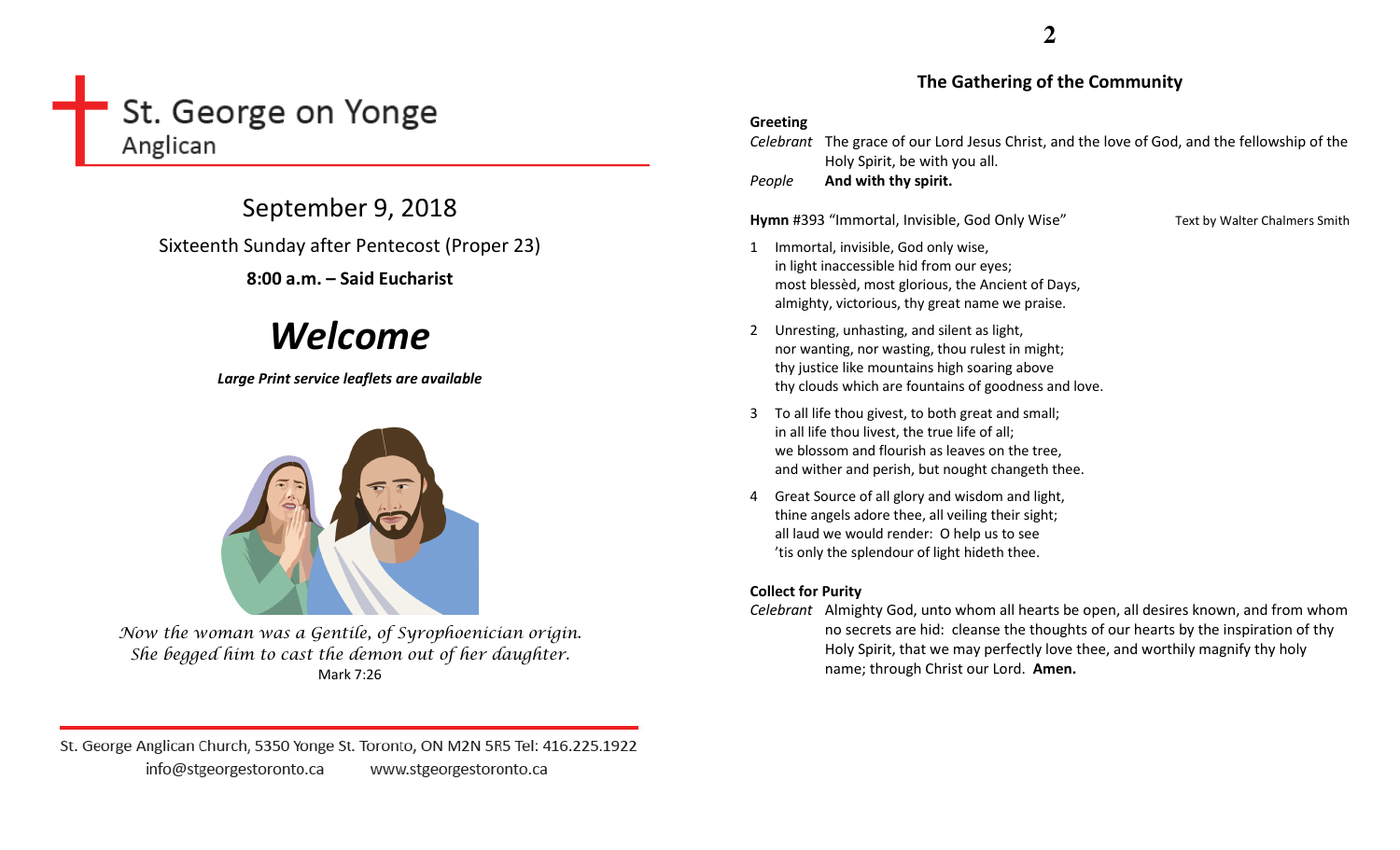**3**

#### Collect of the Day

Celebrant Let us pray.

People Stir up, O Lord, the wills of your faithful people, that richly bearing the fruit of good works, we may by you be richly rewarded; through Jesus Christ our Lord, who is alive and reigns with you and the Holy Spirit, one God, now and for ever. Amen.

### The Proclamation of the Word

First Reading: Proverbs 22:1–2,8–9,22–23

Reader A reading from the Book of Proverbs.

- $1A$  good name is to be chosen rather than great riches, and favour is better than silver or gold.
- $^{2}$  The rich and the poor have this in common: the Lord is the maker of them all.
- $8$  Whoever sows injustice will reap calamity, and the rod of anger will fail.
- $9$ Those who are generous are blessed, for they share their bread with the poor.
- $22$  Do not rob the poor because they are poor, or crush the afflicted at the gate;
- $23$  for the Lord pleads their cause and despoils of life those who despoil them.
- Reader The Word of the Lord. PeopleThanks be to God.

#### Psalm 125

- 1 Those who trust in the Lord are like Mount Zion, which cannot be moved, but stands fast for ever.
- 2 The hills stand about Jerusalem; so does the Lord stand round about his people, from this time forth for evermore.
- 3 The sceptre of the wicked shall not hold sway over the land allotted to the just, so that the just shall not put their hands to evil.
- 4 Show your goodness, O Lord, to those who are goodand to those who are true of heart.
- 5 As for those who turn aside to crooked ways, the Lord will lead them away with the evildoers; but peace be upon Israel.

Lord, surround your people with your presence. Do not let us stretch out our hands to evil deeds, or be destroyed by the snares of the enemy, but bring us to share the land prepared for the saints in light, where you live and reign, God, now and forever. Amen.

#### Second Reading: James 2:1–10,14–17

Reader A reading from the Letter of James.

 $1$ My brothers and sisters, do you with your acts of favouritism really believe in our glorious Lord Jesus Christ?  $^2$  For if a person with gold rings and in fine clothes comes into your assembly, and if a poor person in dirty clothes also comes in,  $\frac{3}{3}$  and if you take notice of the one wearing the fine clothes and say, "Have a seat here, please," while to the one who is poor you say, "Stand there," or, "Sit at my feet,"  $4$  have you not made distinctions among yourselves, and become judges with evil thoughts? <sup>5</sup> Listen, my beloved brothers and sisters. Has not God chosen the poor in the world to be rich in faith and to be heirs of the kingdom that he has promised to those who love him?  $^6$  But you have dishonoured the poor. Is it not the rich who oppress you? Is it not they who drag you into court?  $\frac{7}{1}$  is it not they who blaspheme the excellent name that was invoked over you?

<sup>8</sup> You do well if you really fulfil the royal law according to the scripture, "You shall love your neighbour as yourself." <sup>9</sup> But if you show partiality, you commit sin and are convicted by the law as transgressors.  $10$  For whoever keeps the whole law but fails in one point has become accountable for all of it.

 $14$  What good is it, my brothers and sisters, if you say you have faith but do not have works? Can faith save you?  $^{15}$  If a brother or sister is naked and lacks daily food,  $^{16}$  and one of you says to them, "Go in peace; keep warm and eat your fill," and yet you do not supply their bodily needs, what is the good of that?  $17$  So faith by itself, if it has no works, is dead.

Reader The Word of the Lord. PeopleThanks be to God.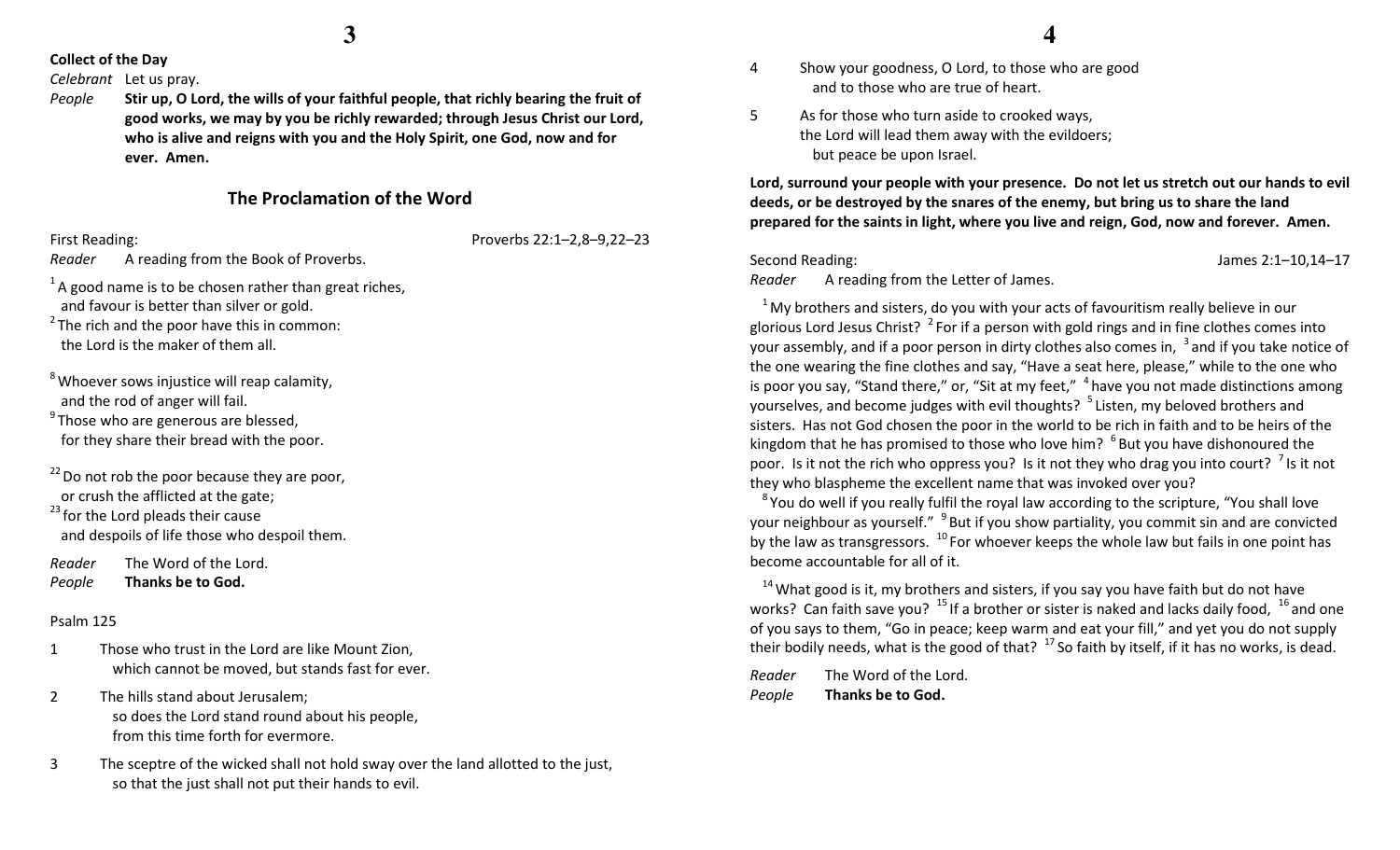Holy Gospel: Mark 7:24–37

Celebrant The Lord be with you.

PeopleAnd with thy spirit.

Celebrant The Holy Gospel of our Lord Jesus Christ according to Mark. PeopleGlory be to thee, O Lord.

 $24$  From there he set out and went away to the region of Tyre. He entered a house and did not want anyone to know he was there. Yet he could not escape notice,  $25$  but a woman whose little daughter had an unclean spirit immediately heard about him, and she came and bowed down at his feet.  $^{26}$  Now the woman was a Gentile, of Syrophoenician origin. She begged him to cast the demon out of her daughter.  $^{27}$  He said to her, "Let the children be fed first, for it is not fair to take the children's food and throw it to the dogs."  $^{28}$  But she answered him, "Sir, even the dogs under the table eat the children's crumbs."  $^{29}$  Then he said to her, "For saying that, you may go—the demon has left your daughter."  $30$  So she went home, found the child lying on the bed, and the demon gone.

 $31$  Then he returned from the region of Tyre, and went by way of Sidon towards the Sea of Galilee, in the region of the Decapolis.  $32$  They brought to him a deaf man who had an impediment in his speech; and they begged him to lay his hand on him.  $^{33}$  He took him aside in private, away from the crowd, and put his fingers into his ears, and he spat and touched his tongue.  $34$ Then looking up to heaven, he sighed and said to him, "Ephphatha," that is, "Be opened."  $35$  And immediately his ears were opened, his tongue was released, and he spoke plainly. <sup>36</sup> Then Jesus ordered them to tell no one; but the more he ordered them, the more zealously they proclaimed it.  $37$  They were astounded beyond measure, saying, "He has done everything well; he even makes the deaf to hear and the mute to speak."

Celebrant The Gospel of Christ. PeoplePraise be to thee, O Christ.

Sermon

A time for silent reflection is kept.

#### The Nicene Creed

People

all things visible and invisible; And in one Lord Jesus Christ, the only-begotten Son of God, begotten of the Father before all worlds, God, of God; Light, of Light; very God, of very God; begotten, not made; being of one substance with the Father; through whom all things were made: who for us and for our salvation came down from heaven, and was incarnate by the Holy Ghost of the Virgin Mary, and was made man, and was crucified also for us under Pontius Pilate. He suffered and was buried, and the third day he rose again according to the scriptures, and ascended into heaven, and sitteth on the right hand of the Father. And he shall come again with glory to judge both the quick and the dead: whose kingdom shall have no end.

I believe in one God, the Father almighty, maker of heaven and earth, and of

And I believe in the Holy Ghost, the Lord, the giver of life, who proceedeth from the Father and the Son, who with the Father and the Son together is worshipped and glorified, who spake by the prophets. And I believe one, holy, catholic, and apostolic Church. I acknowledge one baptism for the remission of sins. And I look for the resurrection of the dead, and the life of the world to come. Amen.

The Prayers of the People

#### Confession and Absolution

Celebrant Let us humbly confess our sins to almighty God.

Silence is kept.

- People Almighty God, Father of our Lord Jesus Christ, Maker of all things and judge of all people: We acknowledge and confess our manifold sins and wickedness, Which we from time to time most grievously have committed, By thought, word and deed, Against thy divine majesty. We do earnestly repent, and are heartily sorry for these our misdoings. Have mercy upon us, most merciful Father; For thy Son our Lord Jesus Christ's sake, Forgive us all that is past; And grant that we may ever hereafter Serve and please thee In newness of life, To the honour and glory of thy name; Through Jesus Christ our Lord. Amen.
- Celebrant Almighty God, our heavenly Father, who of his great mercy hath promised forgiveness of sins to all them that with hearty repentance and true faith turn unto him: have mercy upon you; pardon and deliver you from all your sins; confirm and strengthen you in all goodness; and bring you to everlasting life; through Jesus Christ our Lord. Amen.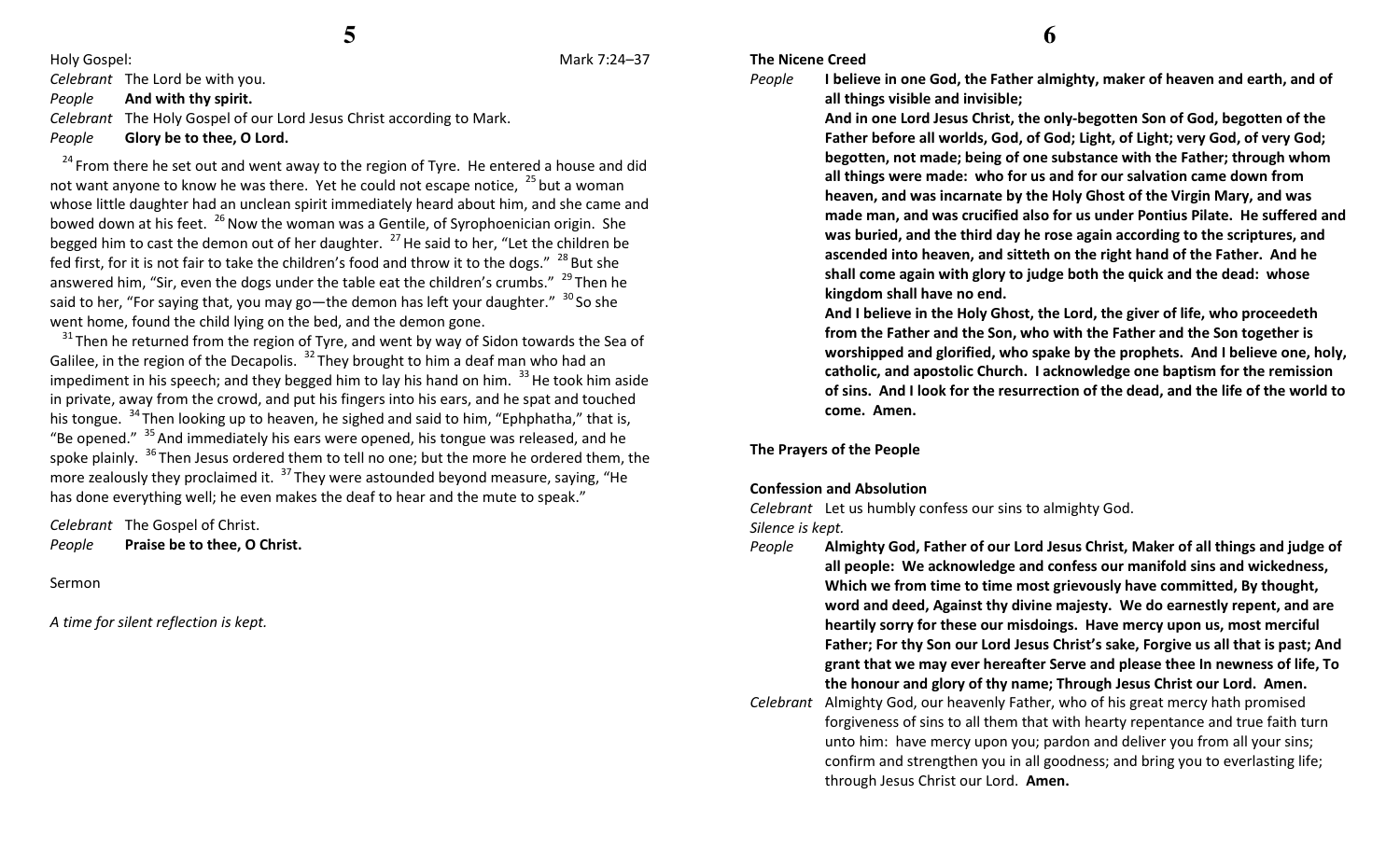#### The Peace

Celebrant The peace of the Lord be always with you. PeopleAnd with thy spirit.

### The Celebration of the Eucharist

#### The Prayer over the Gifts

Celebrant Let us pray.

People Great and holy God, accept our offering of labour and love. May we bring you true and spiritual worship and be one with you. We ask this in the name of Jesus Christ the Lord. Amen.

#### The Great Thanksgiving

#### Eucharistic Prayer B

Proper Preface The Lord's Day 1

- Celebrant The Lord be with you.
- PeopleAnd with thy spirit.

Celebrant Lift up your hearts.

- PeopleWe lift them up unto the Lord.
- Celebrant Let us give thanks unto our Lord God.
- PeopleIt is meet and right so to do.
- Celebrant It is very meet, right, and our bounden duty, that we should at all times, and in all places, give thanks unto thee, O Lord, holy Father, almighty, everlasting God, creator and preserver of all things.

For thou art the fountain of light and life for all thy creation: thou hast made us in thine own image, and dost raise us to new life in Jesus Christ our Saviour. Therefore with angels and archangels, and with all the company of heaven, we laud and magnify thy glorious name; evermore praising thee and saying:

People Holy, holy, holy, Lord God of hosts, heaven and earth are full of thy glory. Glory be to thee, O Lord most high.

Blessed is he that cometh in the name of the Lord: Hosanna in the highest.

Celebrant All glory be to thee, O Lord our God, who didst make us in thine own image; and, of thy tender mercy, didst give thine only Son Jesus Christ to take our nature upon him, and to suffer death upon the cross for our redemption. He made there a full and perfect sacrifice for the whole world; and did institute, and in his holy Gospel command us to continue, a perpetual memory of that his precious death and sacrifice, until his coming again;

 who, in the same night that he was betrayed, took bread; and when he had given thanks to thee, he broke it, and gave it to his disciples, saying, "Take, eat, this is my body, which is given for you. Do this in remembrance of me." Likewise, after supper, he took the cup; and when he had given thanks, he gave it to them, saying, "Drink this, all of you; for this is my blood of the new covenant, which is shed for you, and for many, for the remission of sins. Do this, as oft as ye shall drink it, in remembrance of me."

 Wherefore, O Lord and heavenly Father, we thy people do celebrate and make, with these thy holy gifts which we now offer unto thee, the memorial thy Son hath commanded us to make; having in remembrance his blessed passion and precious death, his mighty resurrection and glorious ascension; and looking for his coming again with power and great glory.

And we most humbly beseech thee, O merciful Father, to hear us, and, with thy Word and Holy Spirit, to bless and sanctify these gifts of bread and wine, that they may be unto us the body and blood of thy dearly-beloved Son Jesus Christ.

#### People We praise thee, we bless thee, we thank thee, and we pray to thee, Lord our God.

Celebrant And we earnestly desire thy fatherly goodness to accept this our sacrifice of praise and thanksgiving, whereby we offer and present unto thee, O Lord, ourselves, our souls and bodies. Grant, we beseech thee, that all who partake of this holy communion may worthily receive the most precious body and blood of thy Son Jesus Christ, and be filled with thy grace and heavenly benediction; and also that we and all thy whole Church may be made one body with him, that he may dwell in us, and we in him; through the same Jesus Christ our Lord; By whom, and with whom, and in whom, in the unity of the Holy Spirit all honour and glory be unto thee, O Father Almighty, world without end. Amen.

#### The Lord's Prayer

#### Celebrant And now, as our Saviour Christ hath taught us, we are bold to say:

People Our Father, who art in heaven, hallowed be thy name, thy kingdom come, thy will be done, on earth as it is in heaven. Give us this day our daily bread. And forgive us our trespasses, as we forgive those who trespass against us. And lead us not into temptation, but deliver us from evil. For thine is the kingdom, the power, and the glory, for ever and ever. Amen.

#### The Breaking of the Bread

Celebrant Alleluia! Christ our Passover is sacrificed for us; PeopleTherefore, let us keep the feast. Alleluia!